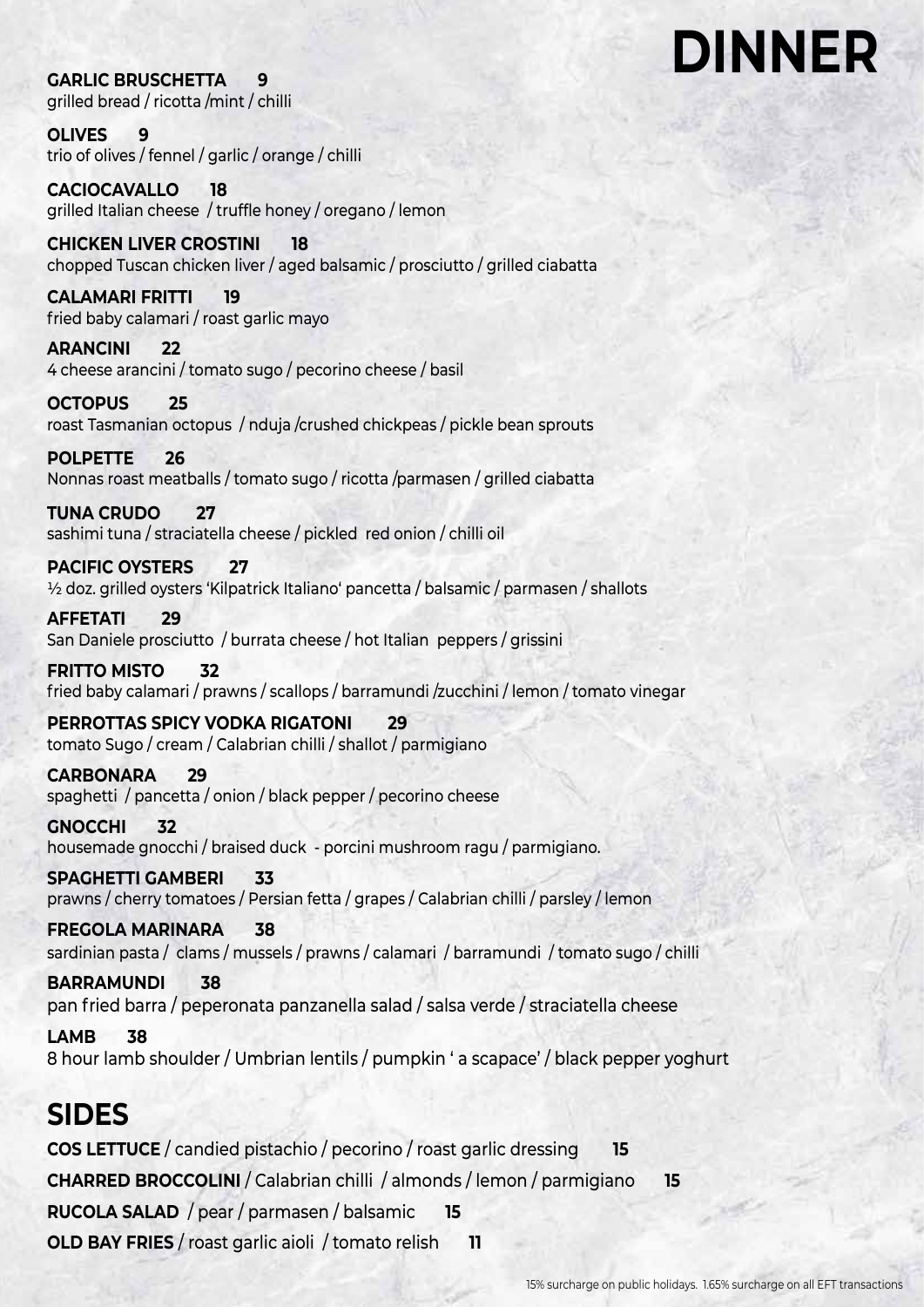## **DINNER**

#### **PIZZA**

**MARGHERITA 23**  Cherry tomatoes / mozzarella / basil / parmasen

**HAWAINA 26**  Ham / pineapple / pickled jalapeno / tomato / mozzarella / parmasen

**MEADOW 26** Peperonata / roast pumpkin / red onion / mushroom / tomato / mozzarella / olives

**The MATTEO 26**  Peperoni / pickled jalapeno /honey / tomato / mozzarella / pecorino

**SAN DANIELE 28** prosciutto / cherry tomato / mozzarella / rocket / parmasen

**RIP TONY SOPRANO 28** Bacon / hot salami / pork sausage / nduja / ricotta / parmasen

**ROCCO 28**  Smoked salmon / ricotta fresca / pickled red onion / capers / tomato / mozzarella / shallot

#### **BAMBINI FRIED CHICKEN TENDERS & FRIES 15 GRILLED CHICKEN BREAST / SALAD / FRIES 15 SPAGHETTI NONNAS MEATBALLS 15 TEMPURA FISH AND CHIPS 15**

#### **DESSERT**

**KIDS ICECREAM & TOPPING 8**

**DOLCI 16**

**TIRAMISU**  Chocolate & Frangelico tiramisu

**PANNA COTTA**  Vanilla bean pannacotta / strawberries pazzo / sbrisolona crumb / dulche de lache

**CANNOLI**  Ricotta fresca / candied orange / chocolate / pistachio

**AFFOGATO 10** Espresso / vanilla gelato / biscotti +frangelico / kahlua / baileys **\$8**

#### **ALL IN**

Let Darren and his team take you on a journey through our menu

 **FEED ME 59 FEAST ME 89** Minimum of 4 guests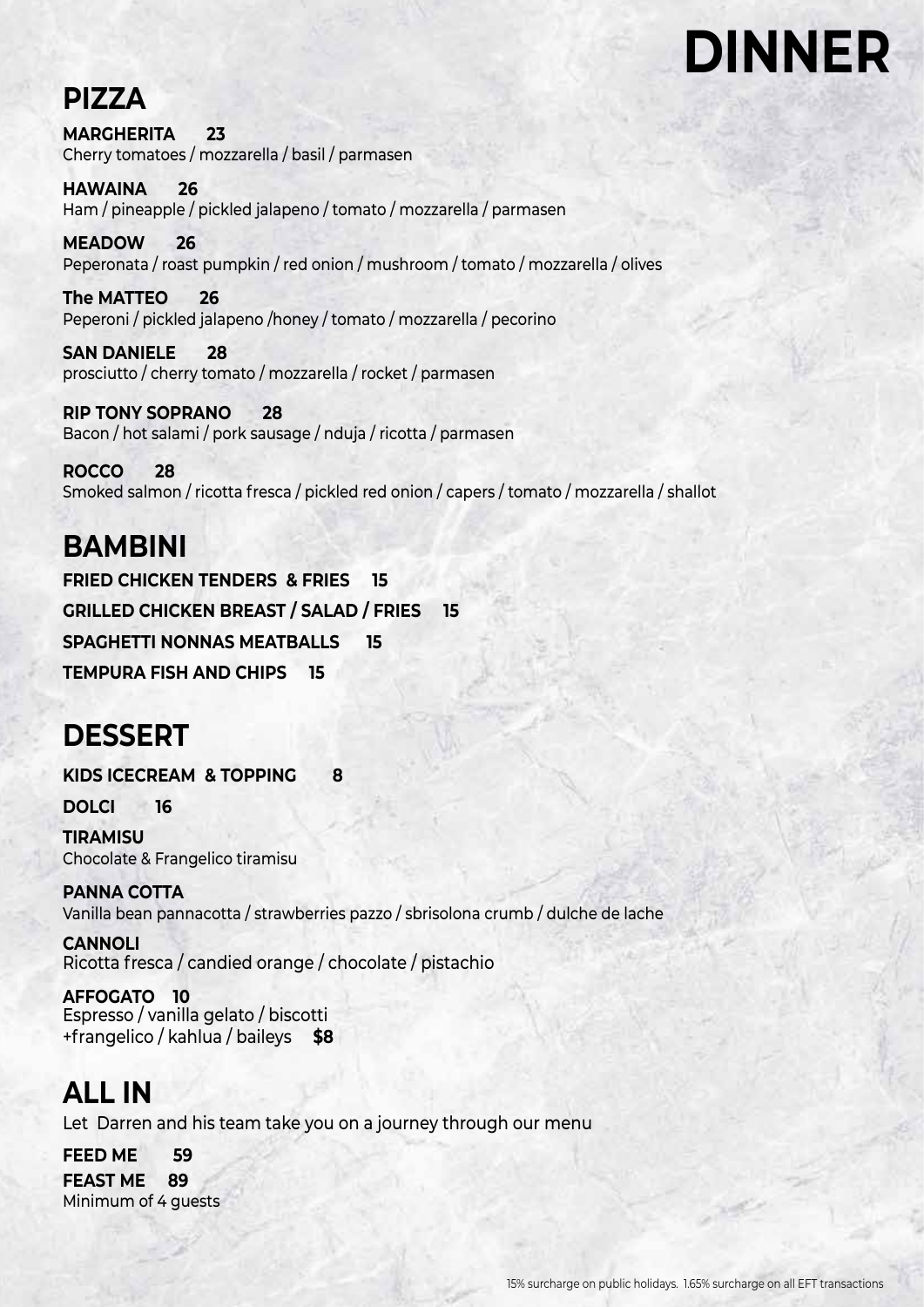### **ANTIPASTI / SALADS**

**TUSCAN CHICKEN LIVER BRUSCHETTA 22** Chopped chicken livers / aged balsamic / prosciutto / grilled ciabatta

**ARANCINI QUATRO FORMAGGI 22** 4 cheese / tomato sugo / pecorino/basil

**GRILLED CACIOCAVALLO 24**  Peperonata Panzanella salad / truffle honey / lemon / oregano

**CRUDO 27** Sashimi tuna / straciatella cheese / pickled red onion / chilli oil

**AFFETATI 29** San daniele prosciutto / burrata cheese /pickled hot peppers / grissini

**CAESAR SALAD 19**  Cos lettuce / bacon / croutons / poached egg / anchovy / parmigiano +grilled or southern fried chicken breast. **\$8**

**CHILLI SALT SQUID 27**  Roast pumpkin / pomegranate / spiced popcorn / rocket /palm sugar-lime dressing

**DUCK CONFIT SALAD 29**  Mango / baby beetroot / candied pistachio / pickled red cabbage / rocket / orange-balsamic vinaigrette

### **SECONDI**

**GNOCCHI 32** Perrottas gnocchi of the day

**NONNAS SUNDAY NIGHT SUGO 29** Spaghetti with roast meatballs / tomato sugo / parmigiano

**SPAGHETTI GAMBERI 33**  Prawns /cherry tomatoes /persian fetta/ grapes / chilli / parsley / lemon

**FISH & CHIPS 29** Peroni battered Spanish mackerel / housemade tartare sauce / rocket salad / lemon

**PERROTTAS ANGUS BURGER 26** Zucchini & red onion pickle / bacon / cheese / rocket / mayo / chips

**SOUTHERN FRIED CHICKEN BURGER 25** Red slaw / pickled jalapeno / tartare / chips

**FISH TACOS 27** Crispy Spanish mackerel / avocado / Italian style slaw / jalapeno / tartare

#### **PIZZA**

**MARGERITA 23**  Cherry tomatoes / mozzarella / basil / parmasen

**HAWAINA 26**  Ham / pineapple /jalapeno / tomato / mozzarella / parmasen

**The MATTEO 26**  Peperoni / pickled jalapeno / honey / tomato / mozzarella / pecorino

**RIP TONY SOPRANO 28**  Bacon / hot salami /pork sausage /nduja / ricotta / parmasen

**ROCCO 28**  Smocked salmon / ricotta fresca / pickled red onion / capers / tomato / mozzarella / shallot

#### 15% surcharge on public holidays. 1.65% surcharge on all EFT transactions

**LUNCH**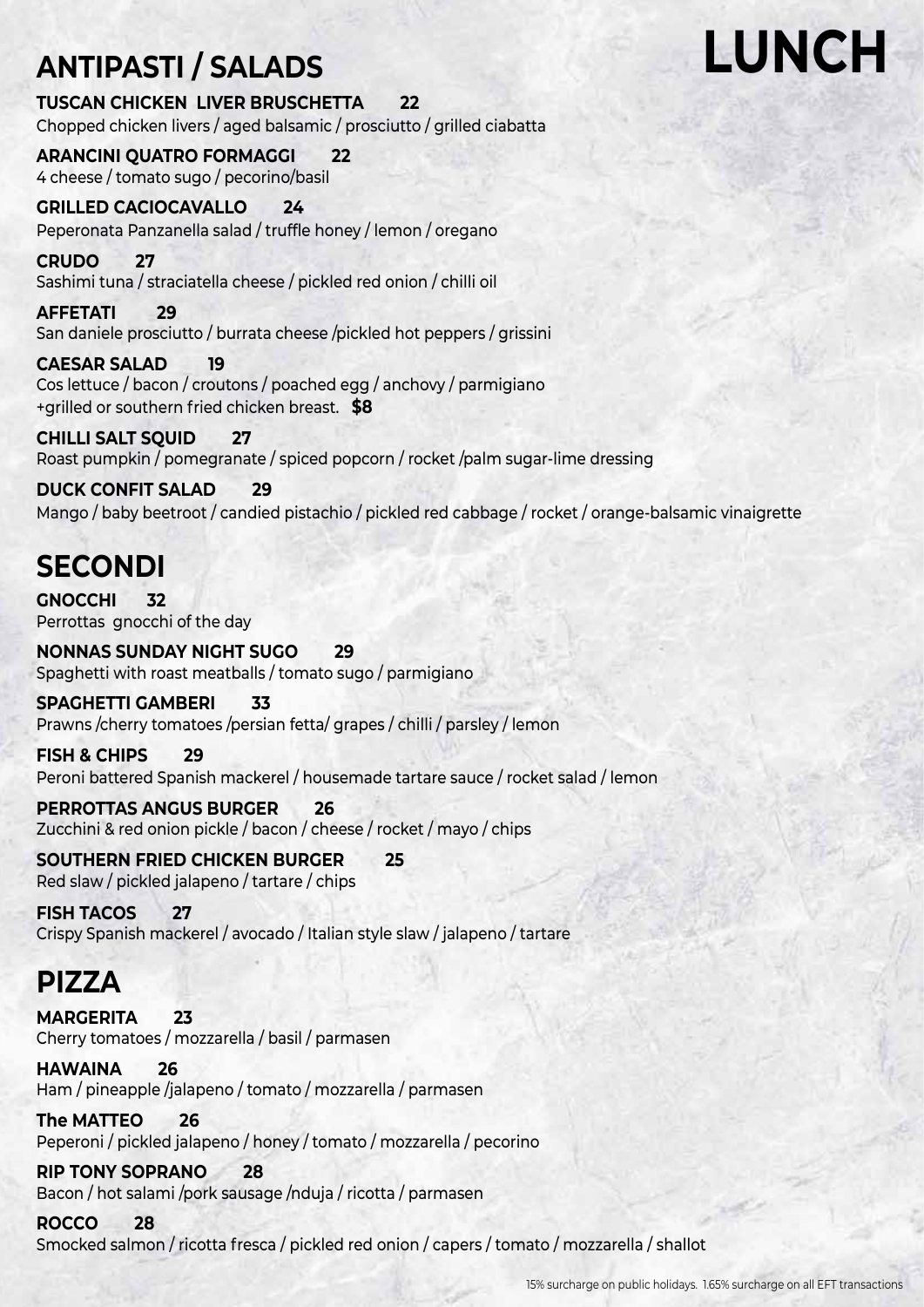### **LUNCH**

#### **PANINI**

**SALS TOASTIE 18**  Mortadella / tomato relish /pickled Italian hot peppers / provolone cheese / rocket & roast pear salad

**PUNJABI EXPRESS 17**  Spicey cauliflower / crushed chickpeas / crispy onion /tomato relish / black pepper yoghurt

**PECORA TARTINE 24**  8 hour roast lamb / pumpkin / peperonata / persian fetta / chilli oil

#### **SIDES**

**OLD BAY CHIPS** / roast garlic aioli / tomato relish **11**

**SWEET POTATO FRIES** / black pepper yoghurt / zaatar spice **11**

**RUCOLA SALAD 15** Rocket / pear / parmesan / balsamic dressing

#### **BRUNCH**

**PAPAYA SALAD 18**  Local paw paw / strawberry / seasonal fruit / honey / candied pistachio / mint / yoghurt

**BUTTERMILK HOTCAKES 23**  Banana / maple / honeycomb butter / ricotta fresca / blueberry coulis.

**AVOCADO TOAST 23**  Smashed avocado / pomegranate /pickled bean sprouts / cos / zaatar /caper dressing / 2 poached eggs +grilled halloumi **\$6**

**EGGS BENEDICT 23** Bacon / spinach / lime hollandaise / ciabatta toast

**CRAB BENNY 28** Spanner crab / avocado / chives / lime hollandaise / muffins

**TRUCKSTOP 28** 2 fried eggs / dbl bacon / mushrooms / chorizo / nduja / roast tomato / ciabatta toast

**BOTTOMLESS MIMOSAS. 30pp** Minimum 2 pax / 90 minute max from 10am to 1.30 pm